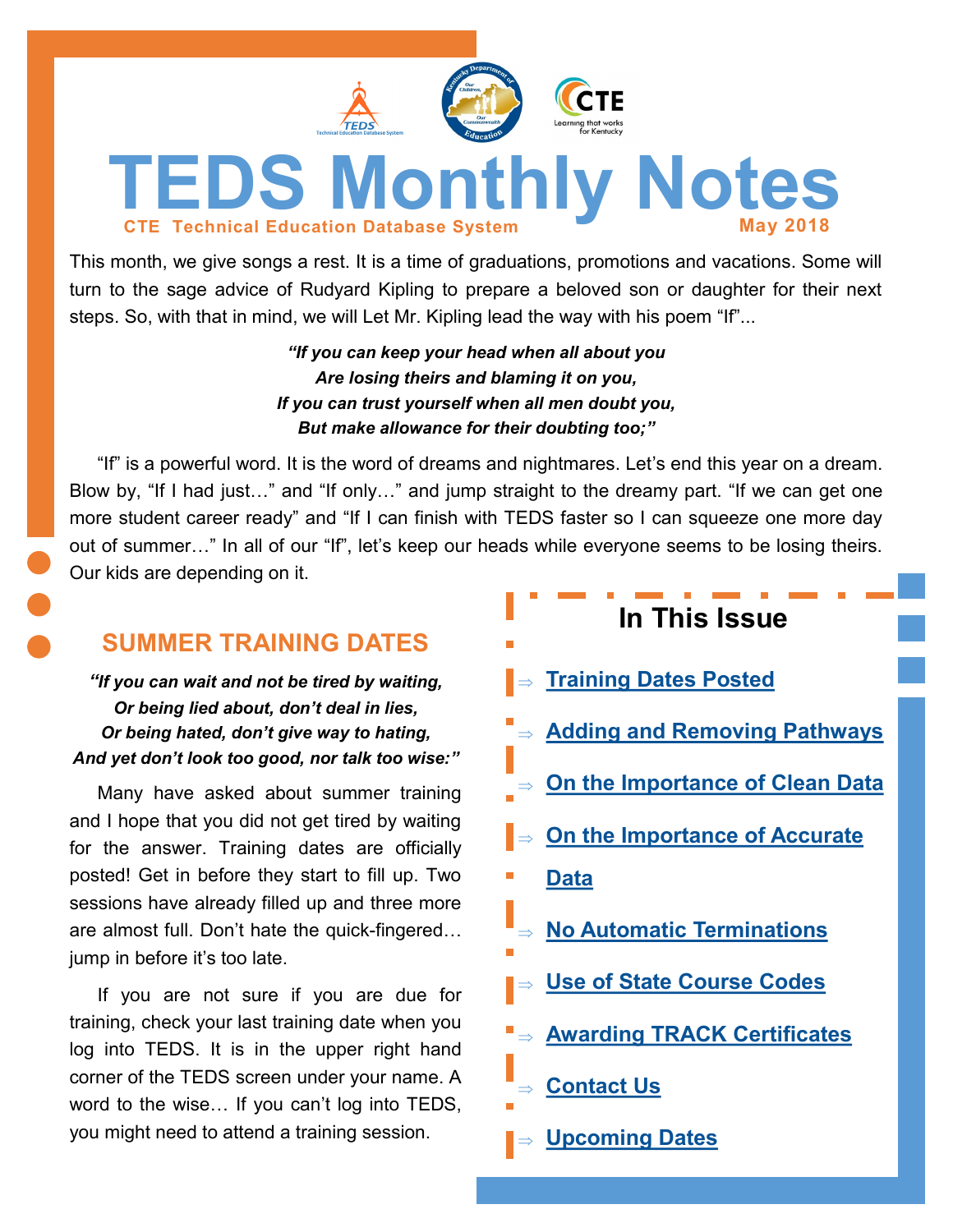## <span id="page-1-0"></span>**New Process to ADD and/or REMOVE PATHWAYS**

*"If you can dream—and not make dreams your master; If you can think—and not make thoughts your aim; If you can meet with Triumph and Disaster And treat those two impostors just the same;"*

TEDS is moving up. We all dreamed of a better TEDS and we are getting closer every day. One of the newest tools is the add and remove pathways feature. High Schools, ATCs and CTCs no longer have to send emails to get pathways added or removed in TEDS. Anyone with Secondary Administrator-Full rights can now make the request directly in TEDS (no imposters allowed). Make sure to review the instructions for how to "Request to ADD or REMOVE a Pathway" on the TEDS Step-by-Step website ([https://education.ky.gov/CTE/teds/Pages/](https://education.ky.gov/CTE/teds/Pages/TEDSStepbyStep.aspx) [TEDSStepbyStep.aspx\)](https://education.ky.gov/CTE/teds/Pages/TEDSStepbyStep.aspx).

## **Clean Data Matters...**

#### *"If you can bear to hear the truth you've spoken Twisted by knaves to make a trap for fools,"*

To make sure the truth of the courses our students have taken don't become traps, the data in Infinite Campus has to be clean.

- $\Diamond$  When students are enrolled in pathways, the correct credit hours must be posted.
- $\Diamond$  They must also be changed when anything about the student record changes. This includes if the student drops a class, fails a class or transfers out of their home high school.

These monthly notes may seem a distraction to some, but they are our effort to help the truth of TEDS be understood. No traps, no fools, no kerfuffle.

## **Accurate Data Matters...**

#### *"Or watch the things you gave your life to, broken, And stoop and build 'em up with worn-out tools:"*

The tools aren't exactly worn out, but some may seem a bit rusty (lack of use and all that).

Currently, based on students identified as preparatory in a pathway and eligible for a termination status, accuracy between data input in IC during registration and data input in TEDS for termination of graduate records is **only 68.3%**.

This is primarily due to inaccurate credit hours and/or student objective. We need your help to stoop and build up the data. Please review and follow all instructions on the TEDS Step-by-Step web page. Make sure to review the instructions for how to "Enter Secondary Student Data in Infinite Campus" and "Import Infinite Campus Data into TEDS". Lastly, don't forget the "*TEDS vs IC (Data Update Cheat Sheet)*". This one will help to make sure you don't overwrite your work. Don't let these things become broken. Instructions can all be found on the TEDS Step-by-Step website. ([https://education.ky.gov/CTE/teds/Pages/TEDSStepbyStep.aspx\)](https://education.ky.gov/CTE/teds/Pages/TEDSStepbyStep.aspx).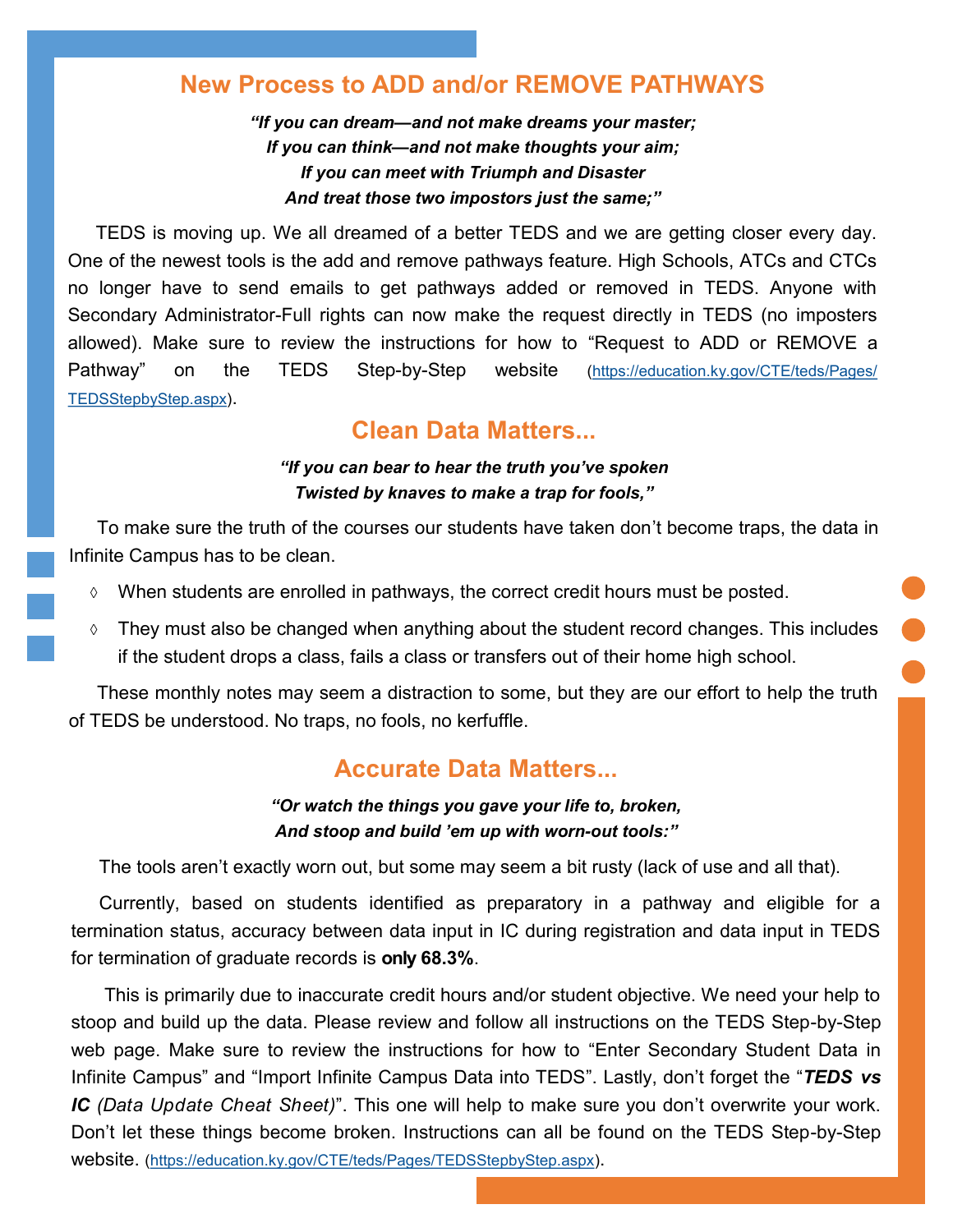### <span id="page-2-0"></span>**All Schools Must Do Their Own Terminations**

*"If you can make one heap of all your winnings And risk it on one turn of pitch-and-toss, And lose, and start again at your beginnings And never breathe a word about your loss;"*

I know I'm repeating, but our termination status accuracy is **only 68.3%.** We have to reduce the risks we take. We have to have better data.

Anyone who has been around for a little while has taken a risk. For example, forgetting about terminations or accidentally overwriting data in TEDS (**TEDS vs IC** Cheat sheet can help with this one). It was a learning moment: A time to start over and move forward. To help prevent future games of pitch-and-toss, we provide reminders and updates. Some of you may even get email reminders about lurking deadlines. We have to address it (preferably before it's too late), but even if the risk wins this time, we will move forward… and never breathe a word about the loss.

### **State Course Codes Matter**

*"If you can force your heart and nerve and sinew To serve your turn long after they are gone, And so hold on when there is nothing in you Except the Will which says to them: 'Hold on!'"*

We are almost at the end of the year. You may be so far past your last nerve that you had to borrow one just to keep going. That is OK. We don't have much further to go. Just one last thing…

Colleges and universities use the state course codes provided by the state departments of education to determine whether a student has already taken a required course while they were in high school. This includes granting dual and articulated credits. However, if there are no state course codes on the transcript, there is no college credit.

If you are not the person responsible for what shows on the student transcripts, make sure to show this to the person(s) who make those decisions. Don't stress your heart, nerve or sinew more than you have to. State course codes matter. Pass it on! Then HOLD ON! We've got this!

# **How to Award a TRACK Certificate**

Students must meet the following criteria in order to earn a TRACK Industry Certification:

- 1. Take a pre-selected 4-course sequence for the pathway
- 2. Complete 8 safety training modules
- 3. Pass the corresponding end of program assessment *if available* (must be enrolled in or have already passed the 4th course to be eligible to take assessment)

The school then completes and submits a Skilled Trades Completion form to the KY Labor Cabinet.

Once the KY Labor Cabinet approves the form, it will issue an industry certificate to the school.

The school then enters the certificate under the industry certificates tab in TEDS